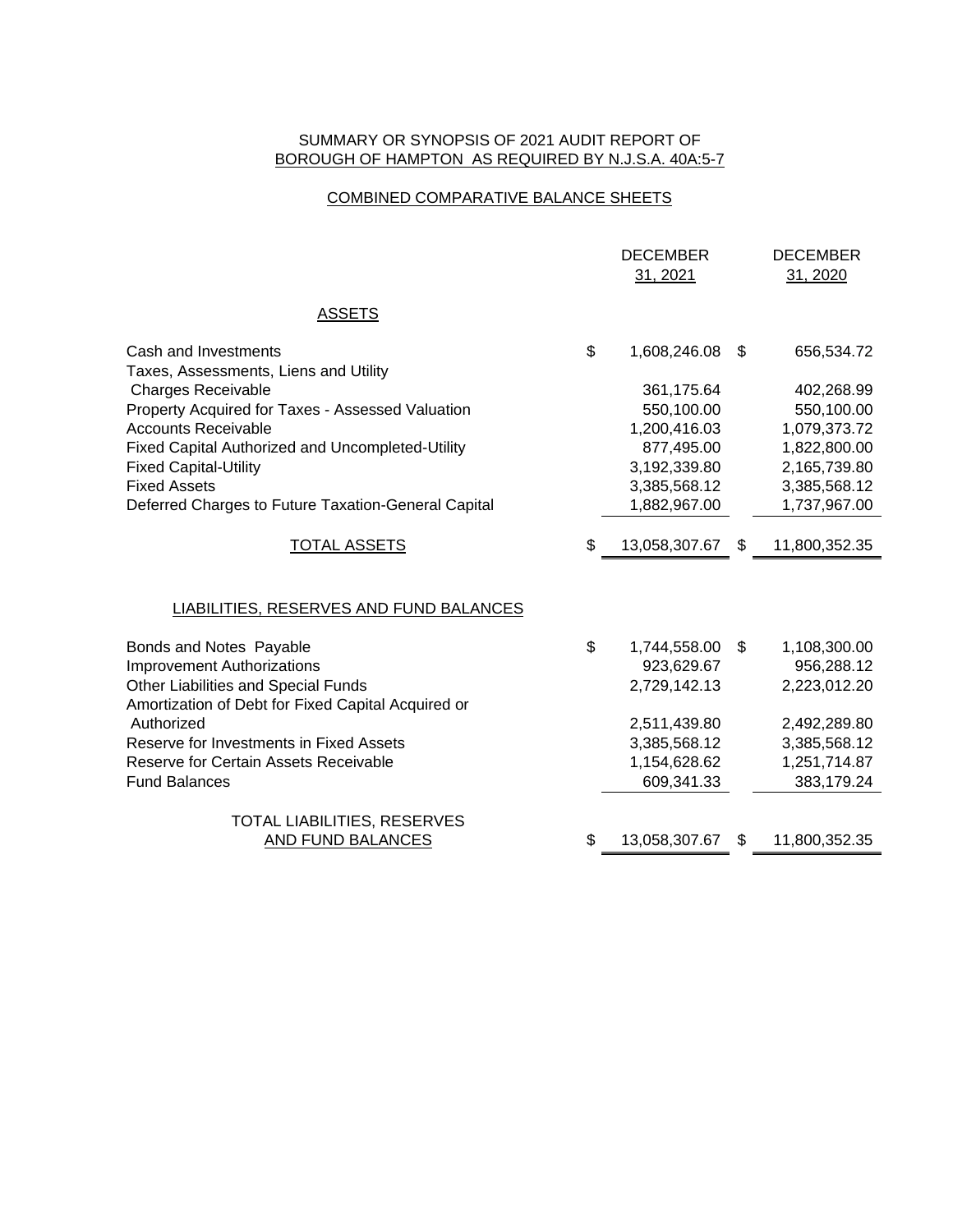# BOROUGH OF HAMPTON

## COMPARATIVE STATEMENTS OF OPERATIONS AND CHANGE IN FUND BALANCE - CURRENT FUND

|                                                                                | <b>YEAR 2021</b> |              |    | <b>YEAR 2020</b> |  |  |
|--------------------------------------------------------------------------------|------------------|--------------|----|------------------|--|--|
| REVENUE AND OTHER INCOME REALIZED                                              |                  |              |    |                  |  |  |
| <b>Fund Balance Utilized</b><br>Miscellaneous - From other than Local Property | \$               | 168,000.00   | \$ | 153,000.00       |  |  |
| <b>Tax Levies</b>                                                              |                  | 487,666.52   |    | 250,216.59       |  |  |
| Collection of Delinquent Taxes and Tax Title Liens                             |                  | 165,539.82   |    | 141,671.57       |  |  |
| <b>Collection of Current Tax Levy</b>                                          |                  | 4,558,364.34 |    | 4,481,216.12     |  |  |
| <b>TOTAL INCOME</b>                                                            | \$               | 5,379,570.68 | \$ | 5,026,104.28     |  |  |
| <b>EXPENDITURES</b>                                                            |                  |              |    |                  |  |  |
| <b>Budget Expenditures:</b>                                                    |                  |              |    |                  |  |  |
| <b>Municipal Purposes</b>                                                      | \$               | 1,313,484.98 | \$ | 1,135,372.58     |  |  |
| <b>County Taxes</b>                                                            |                  | 476,276.97   |    | 477,730.73       |  |  |
| <b>School Taxes</b>                                                            |                  | 3,282,337.50 |    | 3,062,745.00     |  |  |
| Other                                                                          |                  | 2,526.48     |    | 189,158.58       |  |  |
| <b>TOTAL EXPENDITURES</b>                                                      | \$               | 5,074,625.93 | \$ | 4,865,006.89     |  |  |
|                                                                                |                  |              |    |                  |  |  |
| <b>Excess in Revenue</b>                                                       | \$               | 304,944.75   | \$ | 161,097.39       |  |  |
| Fund Balance, January 1                                                        |                  | 217,629.90   |    | 209,532.51       |  |  |
|                                                                                | \$               | 522,574.65   | \$ | 370,629.90       |  |  |
| Less: Utilization as Anticipated Revenue                                       |                  | 168,000.00   |    | 153,000.00       |  |  |
| Fund Balance, December 31                                                      | \$               | 354,574.65   | \$ | 217,629.90       |  |  |
|                                                                                |                  |              |    |                  |  |  |